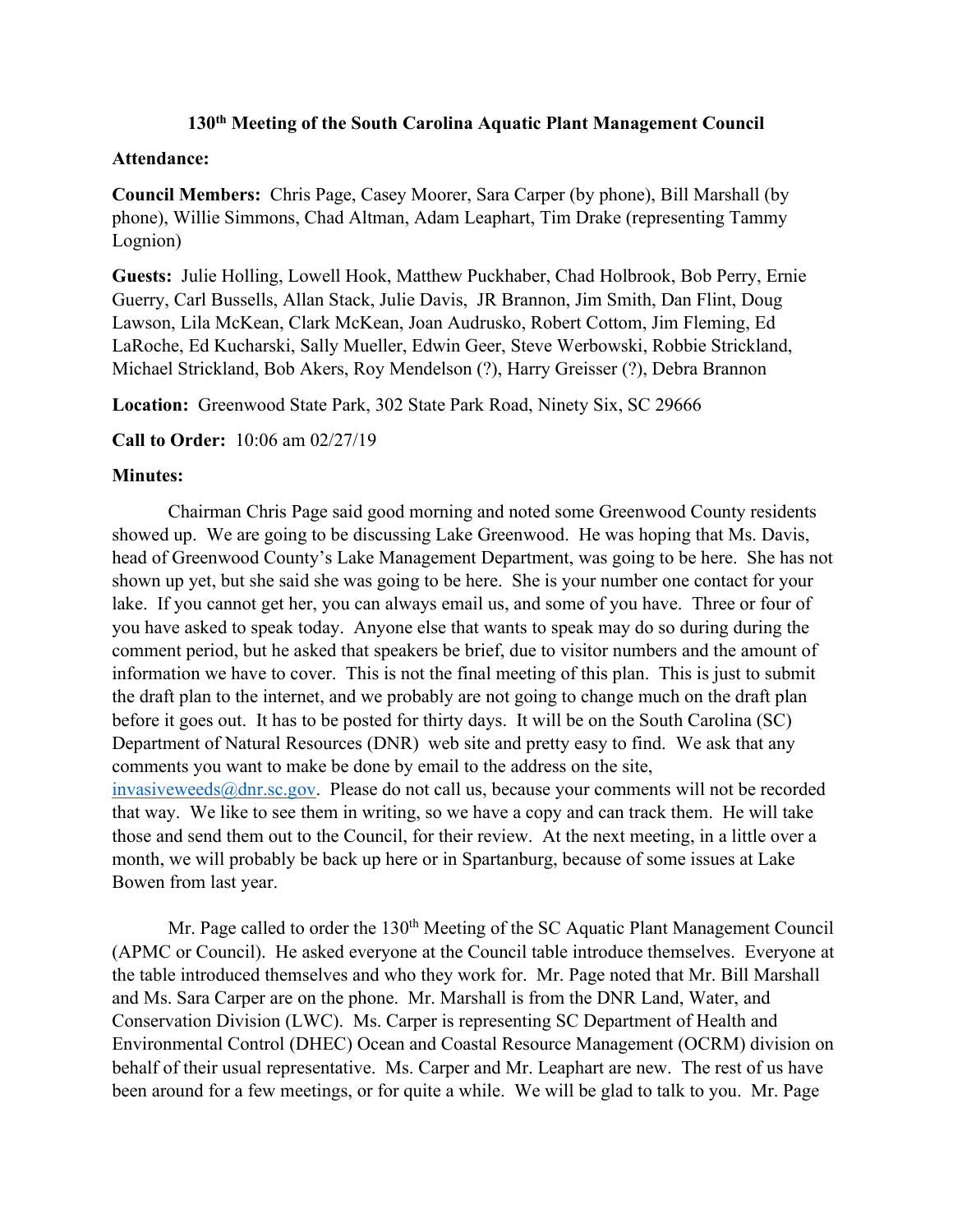and his staff will hang around after the meeting to answer any questions you may have personally. He introduced himself to the first few of you that came in and talked to you a little, but anything else you need, we can answer after the meeting.

Mr. Page moved to the first thing on the agenda, the minutes of the December  $5<sup>th</sup>$  Council meeting. He sent those out to the Council for review and provided copies here. He gave the Council a few minutes to review them one more time. When ready, someone can make a motion to accept them. He asked where the sign in sheet was and asked that everyone present please sign it, so we know you came. He likes it when people come to the meetings.

While waiting for a motion, Mr. Page addressed the visitors. He said he had been doing this job for about 31 years. Ms. Holling has been with DNR almost 20 years and moved over from the Heritage Trust Section. Mr. Simmons is an old-timer, but not as old as me. Ms. Moorer has been doing this job for a long time under Larry McCord. Last year, she took over from him. Mr. McCord had more years in when he left Santee Cooper (S-C) than Mr. Page has. We have seen a lot of stuff and we have tried a lot of stuff. Some of it has been very helpful and worked. Some of it has not. The problem with aquatic plant management in the state is that we are very restricted on budget, and a lot of local municipalities are, too. We do a cost share with most of the local municipalities, counties and even some industries. We try to be efficient at the cost share, but we can only cost share up to \$30,000 per waterbody. When you get a chance to look at the plan, you will see a lot of the waterbodies are not cost shared at all, because they are paid for specifically by certain entities. DNR controls issues like grass carp stocking. You cannot stock grass carp in the state of SC without it being a triple-checked triploid with a state permit. You have some in Lake Greenwood for the *Hydrilla* and invasives. They are pretty effective and have done a good job on that. Obviously, they do not eat *Vallisneria*. I know that is your major issue. The grass carp have done a good job of lowering costs. The average cost of grass carp over ten years is about \$10/year/acre. The average cost to use herbicide is \$400-600 per acre. You can see how sometimes a budget crunch causes problems. And, we cannot be everywhere at one time. In SC, we have a limited season where we can treat with herbicides. Most submersed vegetation can only be treated when the water temperature is above 62 degrees. It will be there for about five to six months. After that, we cannot use herbicides, because they are not effective, especially the systemic herbicides. Unlike Florida, which can treat pretty much anytime in certain situations. Of course, that is a double edged sword. There is the issue of plants growing year-round. You will occasionally see some winter-time growers, like Illinois pondweed. It likes cooler water. But *Hydrilla* is a warm water species. A lot of our invasives are from South America or Southeast Asia.

Ms. Moorer made a motion to accept the minutes as written. Mr. Page said he had a motion on the floor to accept the minutes as written and asked for a second. Mr. Simmons seconded the motion. Mr. Page asked if there was any discussion. There being none, he called for a vote. The motion carried unanimously.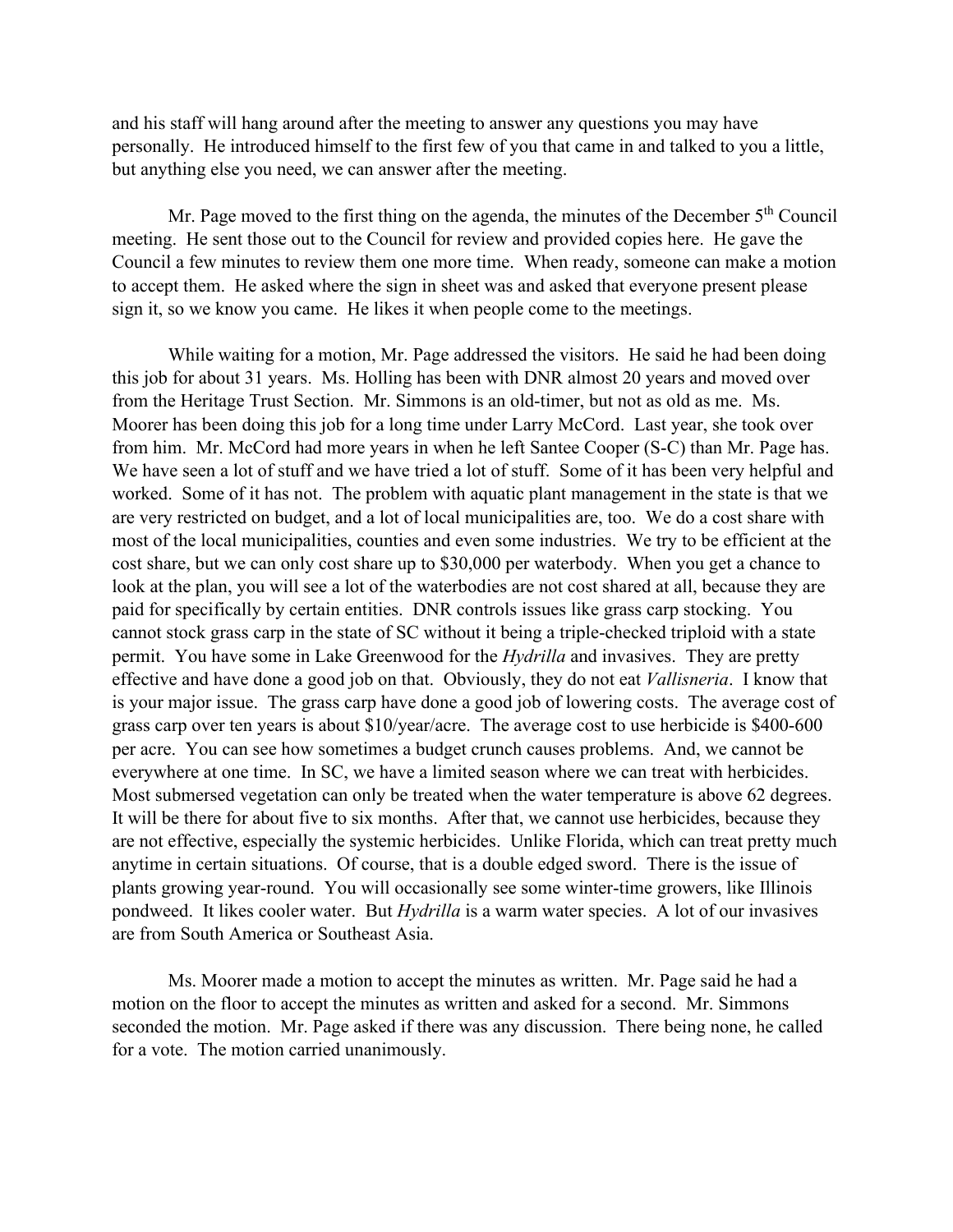Mr. Page moved on to Public Comments. He had three people who asked to speak, so he put them up first. He called Wayne Renwick first, but since he just arrived, Mr. Page chose to let him get settled before speaking and moved on to Ed LaRoche.

Mr. LaRoche said he grew up here, went to school at Clemson and then went out of state. He moved back when he retired and bought a place in Summerset. He has been there for fifteen years. We did not see a weed at his house on the main body of the lake until three years ago. It was seen before then on the cove on the north end of Summerset Bay. Ms. Davis and the lake management group have been out and put herbicide in the lake. It seems to have wiped them out when they first do it. Every fall though, it comes back when it is up in the 80s. This is eelgrass, according to Ms. Davis, and grows up 4 ½ to 5 feet and lays over at the surface. Behind the dock, where you get blazing sun in the morning and the afternoon, is where this stuff blows up. The treatment is not wiping it out and it is so bad that some people cannot get their boats out of their docks because it wraps their propeller. Some people have to get off and cut the weeds off the propeller once they get out on the lake, because they cannot go anywhere. He knows one person who sucked the stuff up into their jet ski and it was over \$300 in repairs to get it running again. He has had it behind my jet ski. You think it is gone, and then the water goes down in the fall and you see patches of this stuff anywhere from 2-3 inches to a foot high in areas where a homeowner cannot get to it to do anything to. You do not see it in the summer, so you do not know where it is. The other thing he mentioned is that it started in the cove four or five years ago, and it is going down this bank in the direction of the dam. They treated it one or two times, depending on the area, last year, with the airboat out there for hours. It is not getting it done. What is happening now is the residents are putting out various stuff to try to kill this stuff. If you guys do not want this weird stuff getting put into the water around here, we need to do something effective to this stuff. The residents cannot get their boats or jet skis out, and the kids cannot swim around the docks because the weeds are too thick. And they do get that thick.

Mr. Page thanked him and said he would give some more information once everyone has commented. He called R.W. Strickland to speak.

Mr. Strickland said he has had the same issue as Mr. LaRoche, but just last year. Mr. Strickland thinks he is further down the main body from Mr. LaRoche. It is come through in front of his property and continued on down towards the dam. It is growing around the dock, so it is going to be real difficult to get the boat off the lift this year. Whatever they are doing, it is not working because he is continuously raking.

Mr. Page thanked him and asked if Mr. Renwick was ready.

Mr. Renwick said two years ago in front of his dock, we started seeing an area about 20 by 30. He got in contact with Ms. Davis and she told me what to do. He went out there in the water in the summer and raked as much of the grass as he could. She told him to put a tarp down, which he did. That helped for a little while. Beginning in June or so, he and his wife get on the pontoon about every other day. We go down to Skipper Landing and to Break on the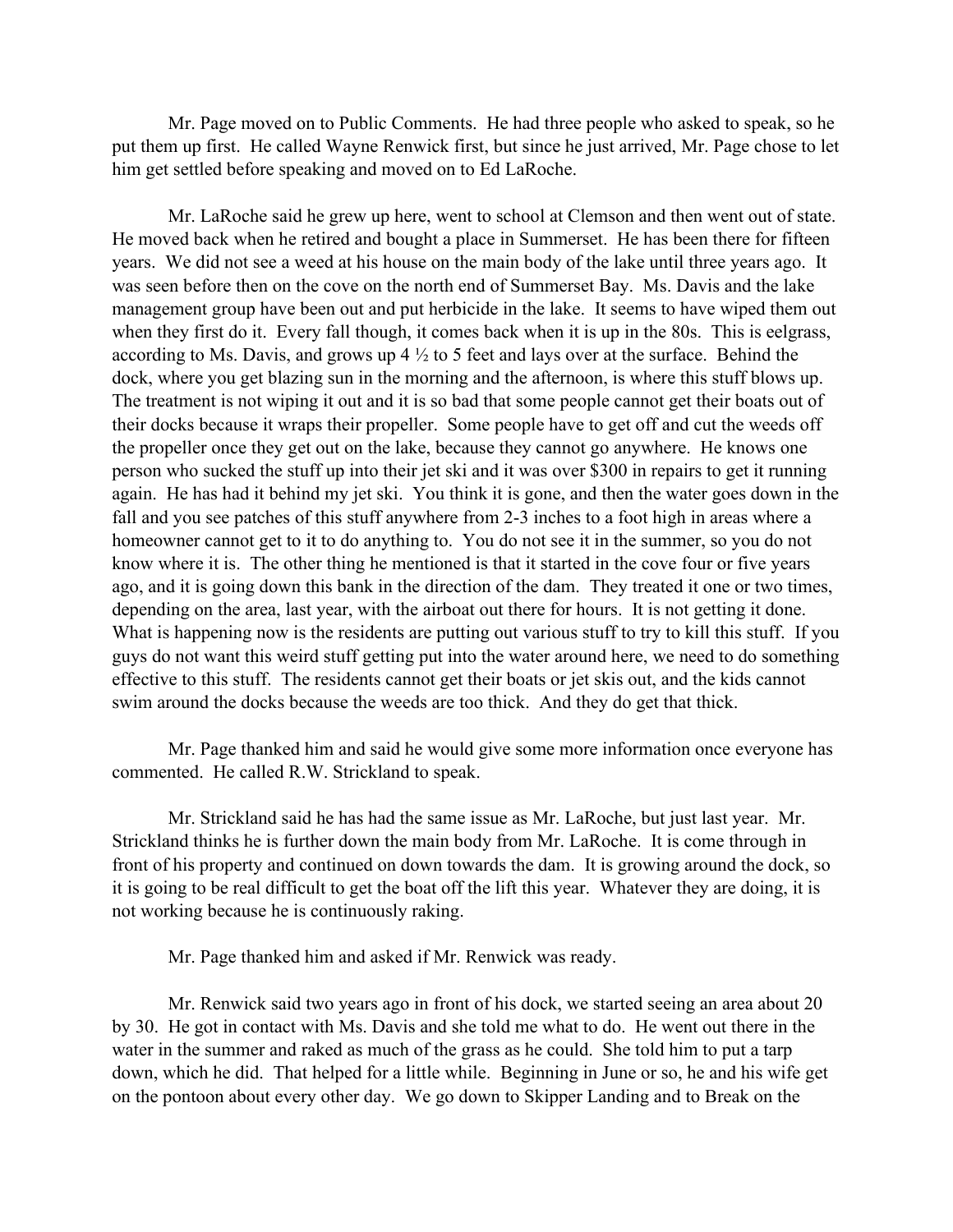Lake. Our kids bring their friends out, but over the last few years, they have not wanted to come because they do not want to swim in the grass. At the end of his dock, the water is five and a half feet at full pond. The grass is laying up on top of the water by a foot and a half. He could not get his pontoon off without backing up, dropping his ladder off the back of the boat, raising the motor, and either getting in the water or straining to reach the motor and remove the grass. Then he has to do the same thing once he pulls back on the lift. This winter, as the water went down, he physically removed 148 5-gallon buckets of this stuff and took it to a dump area. There was still a patch about forty foot square that is still there. His next door neighbor is having the same problem. Both of them have called Ms. Davis. The worst part of is that he is seeing *Hydrilla* mixed in with the eel grass. He sent pictures of both to Ms. Davis. Whatever is being done is not controlling it. It is getting worse and worse. What happened down in Florida when they did not take care of the grass, we do not want to happen here. We have bought our properties so we can enjoy the lake with our children and grand-children. He really asked for the Council's help, because there is a 20 to 30 foot band of it going down the shoreline and it is not getting any better. If you can help, he would appreciate it, because he cannot get the boat off or go bass fishing.

Mr. Page asked if there were any other comments. He recognized Mr. Bob Perry to speak.

Mr. Perry addressed the Chairman, the members of the Council, and all the distinguished citizens, noting that he worked for the DNR for 39 years, 28 years in the field as a traditional wetlands biologist and 14 years in the Executive Office. He worked with this Council. A number of you have not seen him here before. He remains vitally interested in submersed aquatic vegetation on a state-wide basis and their relationship to aquatic creatures, especially fish and water birds. He has about a dozen clients state-wide, who are also interested in those relationships. He continued to encourage the Council to use science to the best ability, based on what is available. He also asked the Council to be wise and conservative in the application of your recommendations and make sure that your recommendations are balanced for all concerned: our natural resources, our aquatic resources, and the needs of all citizens, hunters, fishermen, lake home owners, etc. He knows the Council will continue to do that. He thanked the Chairman.

Mr. Page thanked Mr. Perry and asked if there were any other comments. There being none, he addressed the val issue, because that is what most of you are here for. In the copy of the plan, we have *Vallisneria* listed as a problem species in certain areas. You will see a long list of herbicides over there as control agents. We are aware of the problem, but there is a secondary problem here, too. *Vallisneria* is one of the best species for waterfowl and fish, so we have a little bit of a balancing act to do. The balancing is to provide some habitat and to provide you relief. He does not know if that is possible or not, all the time. The other problem with *Vallisneria*, is it is a native species and it is extremely, extremely hard to kill. Unlike *Hydrilla*, which is easy to knock back or kill with a multitude of things. Val is hard to kill or keep knocked down. Of the treatments we have tried in the past, we have only been effective with one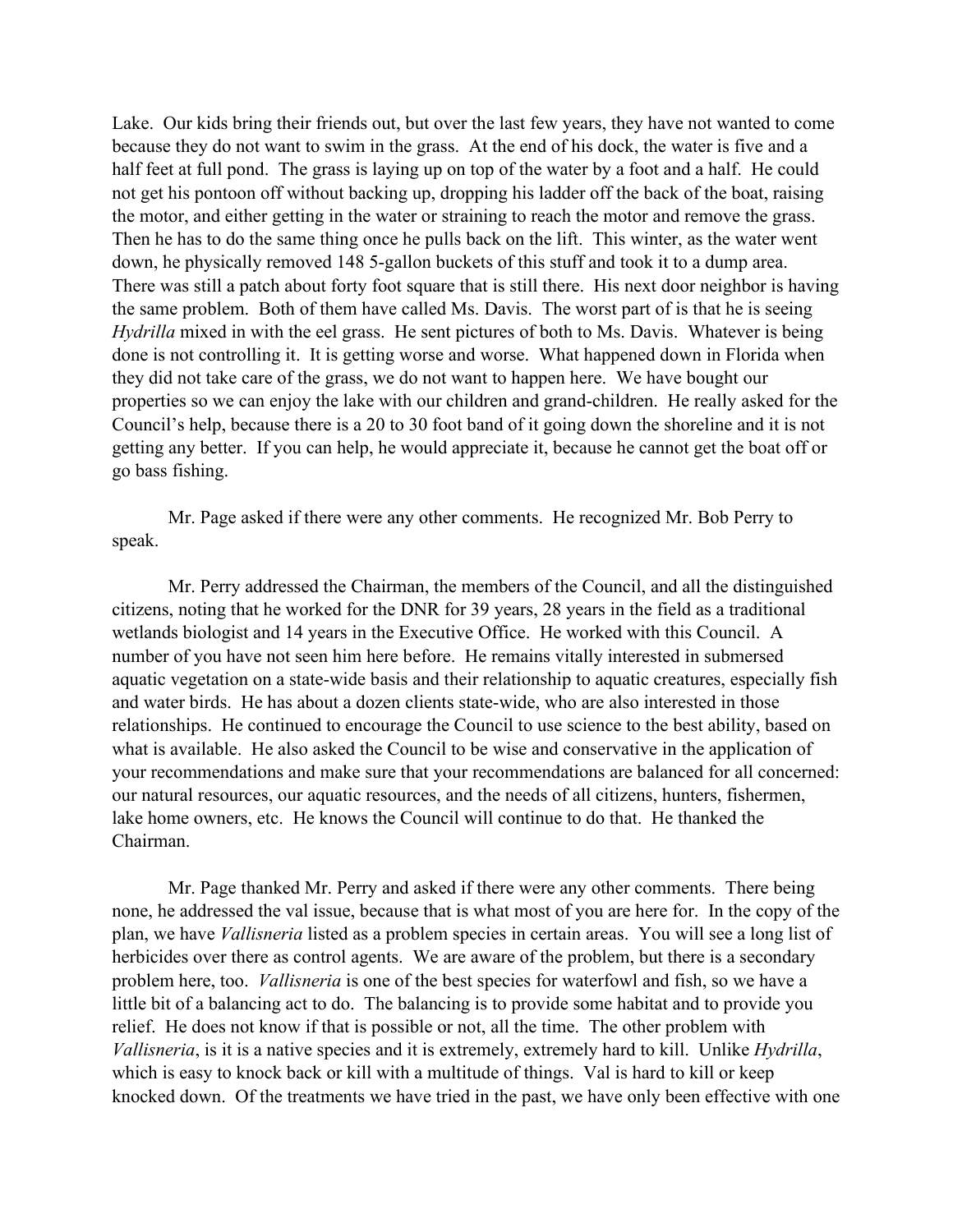herbicide. It is called Komeen Crystal, and it is a contact herbicide. So, basically what we are doing is mowing the grass. You all mow your grass, so you know it is only going to last so long. Normally, we get about a season's worth of control out of it. Late in the season, it will come back. So, timing of that is crucial. We tried to kick it with Sonar last year, on top of that so any exposed root crowns would have Sonar pellets sitting on top of them. Sonar is a systemic herbicide that is supposed to go through and kill the roots. But this stuff is like monkey grass a little bit. If you have ever had monkey grass in your yard, you can get some and do all your trim with it, but it spreads over a period of time. You cannot kill it. It always comes back. That is the thing we are focusing on now. He has a couple calls in to herbicide manufacturers to see what is most effective. He has got calls into places across the Southeast where they have had to deal with these issues. He has yet to get a call that has given him a hundred percent guarantee that we can kill it and keep it gone.

Mr. Page spoke to the *Hydrilla* issue. It is going to pop up occasionally in areas, because *Hydrilla* produces a tuber base and those tubers will remain dormant for years and then pop up. Hopefully, the grass carp that we have in the system are sufficient to handle the *Hydrilla*. You may see it sporadically here and there. He knows you are going to hear some stuff from Santee Cooper later about it popping up in certain places, moving around the lake and popping up, but once it gets to a certain size, those grass carp mow it down and you have exhausted the resources from the tuber for the year and the next year it will pop up somewhere else. He is more concerned about the val right now than the *Hydrilla*. That is unusual for him to say.

Mr. Page said he is dealing with kind of the same issue on Lake Murray. They have got some native species that are coming in. Mother Nature put that stuff there to start with and she wants it to stay there sometimes, but we are going to do what we can to relieve the problem. He may get with Ms. Davis some more about it.

Mr. Page went back to one more thing about the val. People have called him about putting stuff in the water. He has told them you cannot just put anything in the water. It is not going to work anyway and you are going to waste your money. Our treatment cost was over \$600 an acre. Komeen Crystal is a very expensive herbicide. There is one other product that we can probably use to burn it back easier. It is called Hydrothol 191. He does not use Hydrothol 191. He has never used Hydrothol 191 where he did not kill fish. He does not like to kill fish, because then the agency makes our program pay for them. We have to pay our own agency for fish when we kill them. We also have to pay our own agency a dollar for every grass carp we stock. Whatever we get cost-share wise, a dollar of that goes back to our fisheries group. It is added onto the price. We are working on it. When you are out there looking at that stuff a couple years, patience gets thin, but we are working on it. Trust me. And you are going to hear more about it later in the program, as well as some problems with other species.

A gentleman in the audience said he does not know what chemicals you are talking about, but he bought a bag of something called Harpoon. It is not advertised for eelgrass, but it is a pond and lake herbicide. It kills the heck out of that stuff. He applied it and the eelgrass was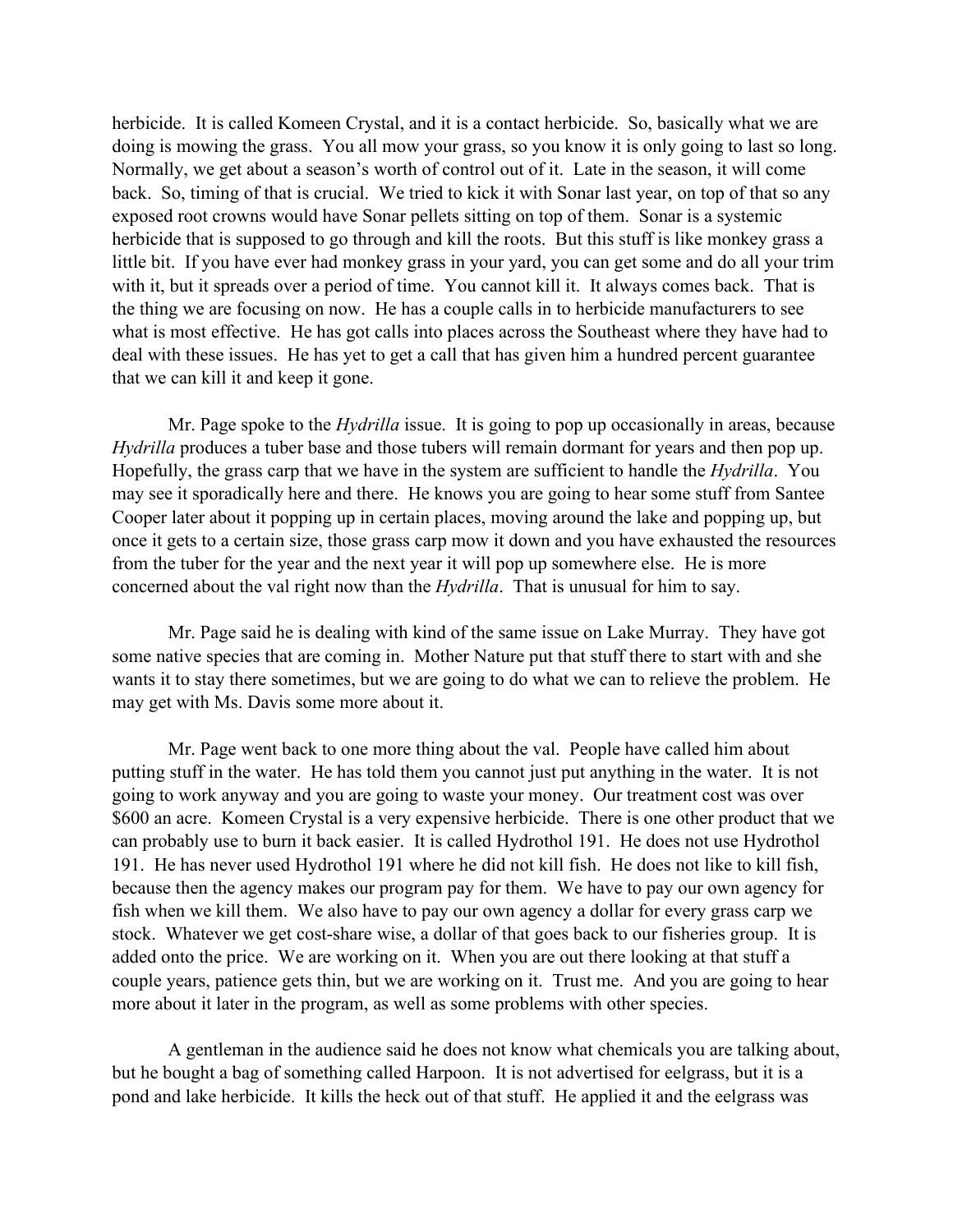gone in ten days. It is \$200 a bag, but one bag covers a lot of area. One bag has lasted him three years. Mr. Page asked if it was a forty pound bag. The gentlemen confirmed that. Mr. Page said he was not familiar with it. The gentleman said one of his neighbors found it cheaper. He said it is copper based. Mr. Page said that if it is a copper based product, it is similar to Komeen Crystal. Those are chelated coppers and they are all about the same. The issue is, with us, that if it does not have val on the label, we cannot use it. Ms. Moorer said it is illegal to do that. You have to be a licensed applicator to apply to a public body of water. There is a danger in that. Mr. Page said that is another problem. The gentleman said that if you are not at his house at midnight, you are not going to catch him. We are going to get rid of the grass to fish, swim, and use our boats, one way or the other.

Mr. Page said he would let Mr. Drake speak to the illegality of that. Technically, we can do some things that maybe get Harpoon labeled locally for certain things. There is a special label, a 24-C label that is a way to do it for specific things when there is no other remedy. It has to go through Clemson, so they can basically license it in the state. All the Unites States (US) Environmental Protection Agency (EPA) registered herbicides have to come through Clemson before they license them for use in the state of South Carolina. Back in the day, when he was doing his own farm ponds, when he owned a farm, he used all kind of stuff, but when he got a license and started working for the state, he decided he had to do it the right way.

The gentleman said he only mentioned it because he knew the copper based stuff works. It works for a while and will quick kill it. Mr. Page said the Komeen Crystal is a copper based product.

Mr. Drake said Mr. Page is correct that you can apply for a specific registration applicable to needs to the EPA. He processes those and sends them forward for consideration. He let everyone know and to spread the word, it is a serious offense to put anything in a public body of water, especially if it is not licensed for that weed, without a license. Our funds are limited, but the EPA's are not. He knew of instances where the EPA has fined up to a million dollars on the first offense. If it is an egregious offense, where there is a fish kill or anything else that results from a misapplication or an off label use, we can call the EPA in and they will take the case, especially if it is a public body of water, and prosecute it. Nobody wants to be in that position. The best case is to contact the DNR, and if there is a great enough need state-wide, which he assumed there may be, we can always apply for a special needs for this product, especially if it is related to water or emergent or submersed weeds, and possibly get a local label for it. Please let us undergo that process. And get the word out, do not put anything in a public body of water unless you are licensed to do so, because it is a serious environmental offense.

Mr. Page said he has one manufacturer that has agreed to do some testing on it in their lab. That is SePRO, who will probably work on it through NC State.

Mr. Drake said there does have to be efficacy testing and research data to back up the application, so once that research is conducted and we have the data to support that special needs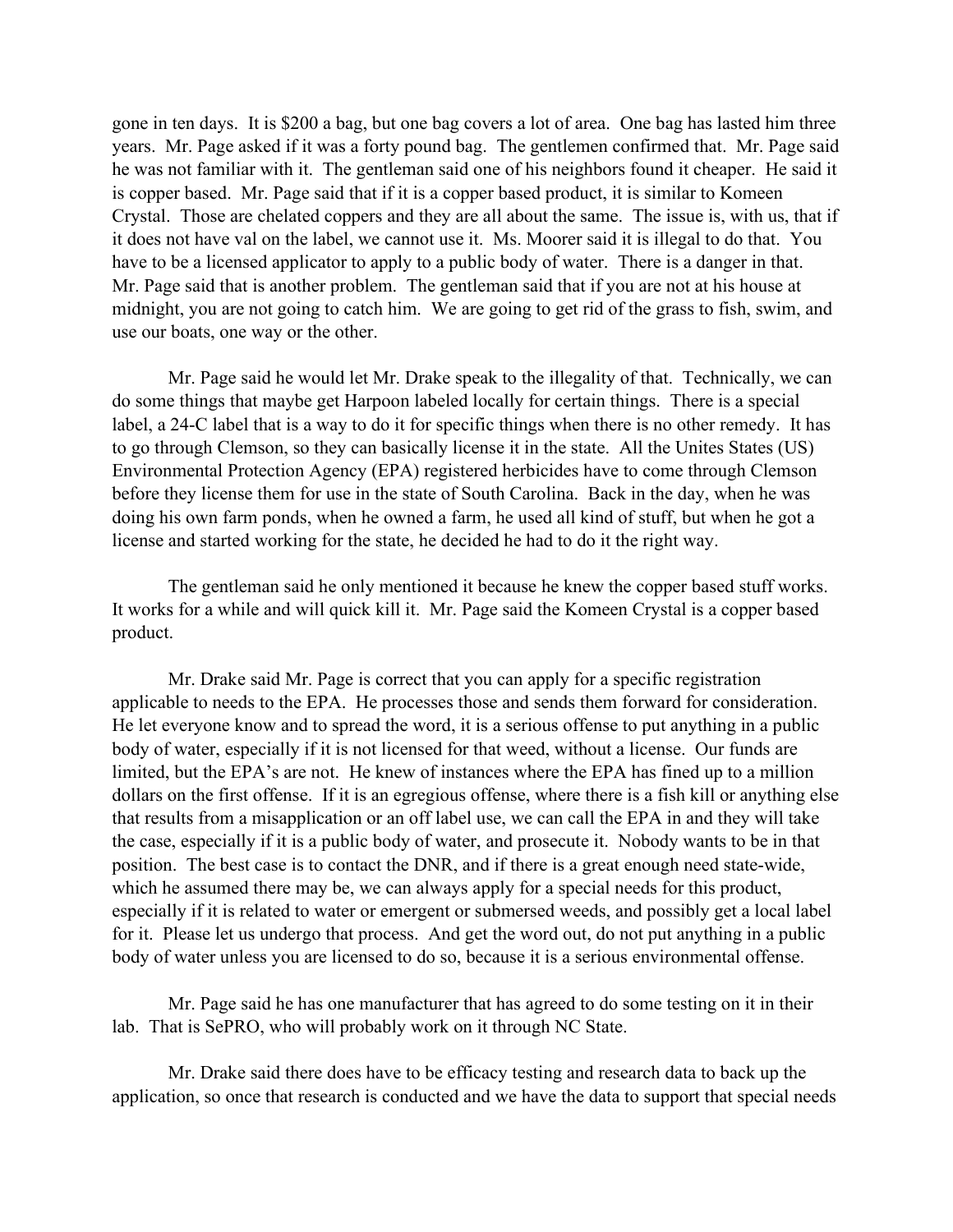permit. Sometimes the companies that register these products have already done it, but the use is not lucrative enough to put it on the label. We can petition those companies for support for that use.

Mr. Page noted a prime example of that is a product called diquat, which is diquat dibromide. Tribune is the manufacturer's name for it. It is recently had a label revision from the EPA, which says you cannot apply submersed diquat in any water supply lake. Several states around us, Georgia and Alabama, have already gotten a 24C special needs permit for that. Tennessee and North Carolina are working on it now, as are we, to be able to use it again with certain restrictions. The old label was 1200 feet. The new label is 1600 feet for the restricted use. That is one of the things we can do. We are trying to find something that kills val, not just burns it back. The plan for this year, talking to some of the contractors, is to go out before it tops out, but you are telling me it has not gone down and senesced in some places. He asked if it above the water line.

Mr. LaRoche said it is not, with the water up where it is now. When the water was all the way down it was to the top. Mr. Page asked if the val was higher than a foot or two off the lake bed. Mr. LaRoche said some of it is, but most of it is 4-5 inches tall. You could see patches of it right along the waterline or in the shallow areas which would normally be underwater four and a half to five feet when the lake is full.

Mr. Page said he had not even talked to Ms. Davis about one plan, because he just got it finished in his brain this past week by talking to a manufacturer. It is to use a systemic on it early enough in the season where it is just starting to grow. Once again, we have to have the perfect water temperature and everything to do that. We are going to try that. We may not do everything at one time that way. We may just do an experimental plot to make sure it is going to work. Once again, we do not want to just throw money at it and it not work, which is kind of what we were hoping.

Another gentleman in the audience had a comment on height. When he was raking it out, he had some that was at least three feet tall. He had some pictures, if they are needed. Mr. LaRoche noted that in the last few days, as the water started coming back up, there were fronds of this stuff that had broken off and were just floating down the lake with the current along the shore. That surprised him because some of them are several feet long. He does not know where those are coming from. It may be from someone cutting it with a weed rake. Mr. Page said it is not only going down towards the dam, it is going upstream. Mr. LaRoche would not doubt it. There is one point between us and Skipper's Landing that is mighty thick with it, but it is only one house on a big lot.

Mr. Page noted ten years ago, there was one patch of val on this lake on the opposite side of the lake from you, in a small cove that we did treat. He does not know how it got over there. A gentleman in the audience said if it broke off, the west wind will blow it to the other side of the lake. Mr. LaRoche said the water flow of the lake goes from the State Park across to our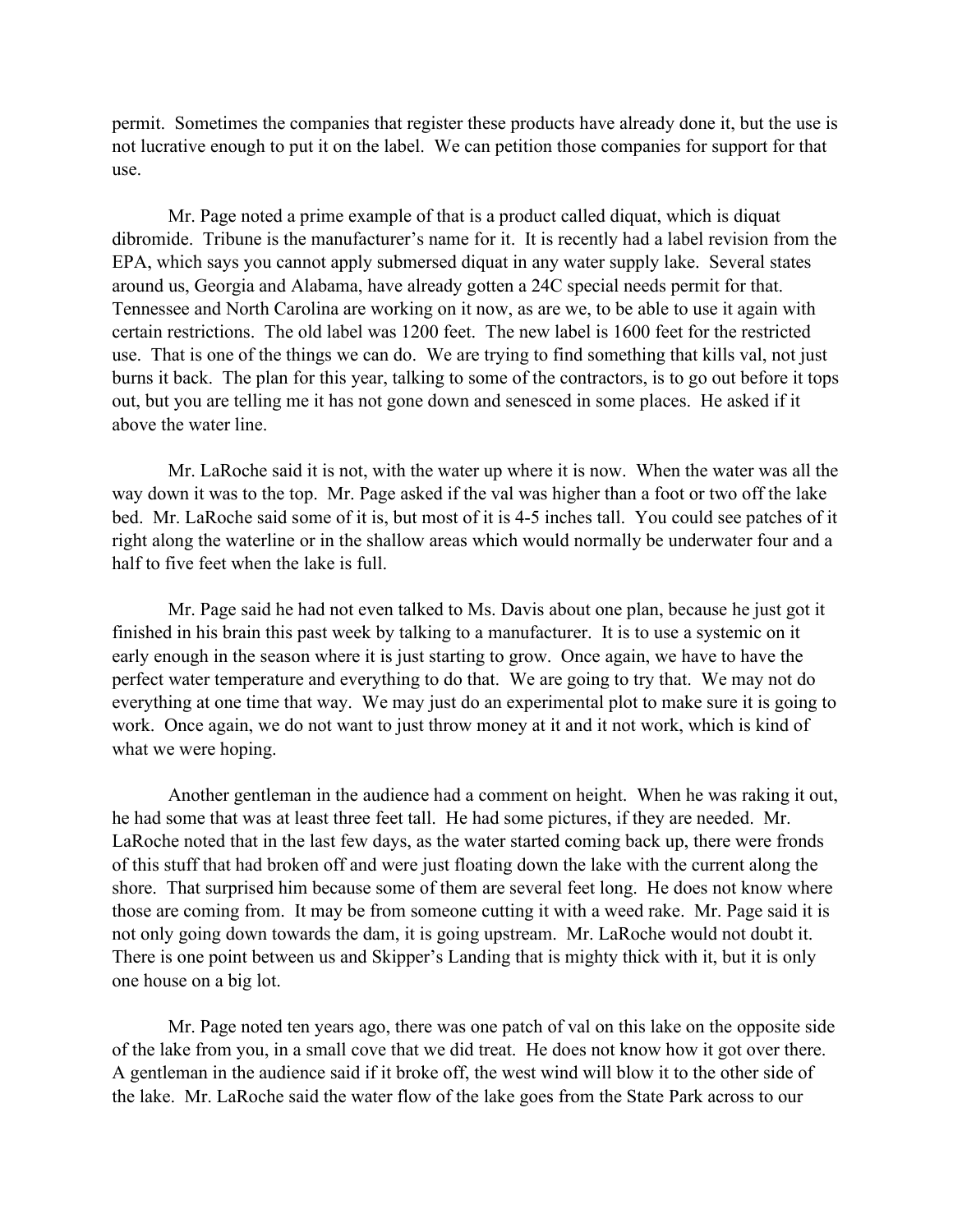area. Mr. Page believes that is how it got there. He took one last question and then we are going to move on.

A gentleman in the audience asked how it spreads. He wanted to know if it seeded off the two to three foot reeds Mr. LaRoche saw coming through.

Mr. Page said val has a seed head on it, which is very distinct. It is a spiral shape. *Hydrilla* will spread by fragmentation. It can land somewhere and actually root. With eel grass being a native, it is basically built for this climate and it is going to take off in some places. He wished we had it in some other places. He needs to figure out a way to go plant it in some places. He has planted it in a couple other lakes and it did not take. Turtles eat the heck out of it. Grass carp will not eat it. He thinks there are not enough turtles in your cove. We need to get you some good turtles that are hungry.

Mr. Page moved on to the plan. He gave the Council a separate packet, broken out from the main plan, to make it kind of easy. We will get to Lake Greenwood in a second, but the very first one is Lake Bowen. Lake Bowen is on this list for one reason and one reason only. Lake Bowen had a major fish kill last year. Some of you around the table have heard us discuss this before. It was not a fish kill for treating our typical species that we work with. It was a fish kill based on treating algae that create methylisoborneol (MIB's), geosmins, and other things that cause water taste and odor issues in their intake plant down in Reservoir 1. That made everybody scramble a little bit to get our ducks back in a row because DHEC was not talking to DNR, DNR was not talking to DHEC, and Clemson was talking to everybody for a change. But the agency and DHEC were not talking to each other really, and the proper protocols were not followed. He made a point to put some information in here about the fact that we do not do that type of work. That is more of a water quality issue than an invasive species issue. He has also been working with them, looking at their plan and trying to determine how they can improve some of their applications. They have come a long way. They actually resubmitted a bid process for that this year, to see other applicators involved. That was copper application, too.

Mr. Page said we do not have all the details for that yet. Clemson's necropsy lab still has not gotten all the information back out to all the agencies involved. Mr. Drake said it has not and we cannot discuss it until the case is closed. Mr. Page said we do not know if it was a dissolved oxygen (DO) issue or a copper poisoning issue. Normally, it is not the herbicide that causes the problem, it is the dissolved oxygen of the plants dying. In here, it is broken out. They did ask for some more grass carp to control some of the bladderwort, which we used quite successfully a couple years ago after a chemical treatment and they have kept it down in Lake Bowen. This stocking will be in Lake Bowen for a maintenance control stocking and Reservoir 1. Lake Bowen is a maintenance stocking is a percentage of what we put in there based on the acreage of the lake. Reservoir 1 is based on the actual acreage of bladderwort they determined through surveys. He thought we put 15 per acre in the plan. He could not remember what he did, because it is been so long since he wrote this part of it. He was working hot and heavy on it a month or so ago. That is Spartanburg Water. As a matter of fact, my plan for the next meeting is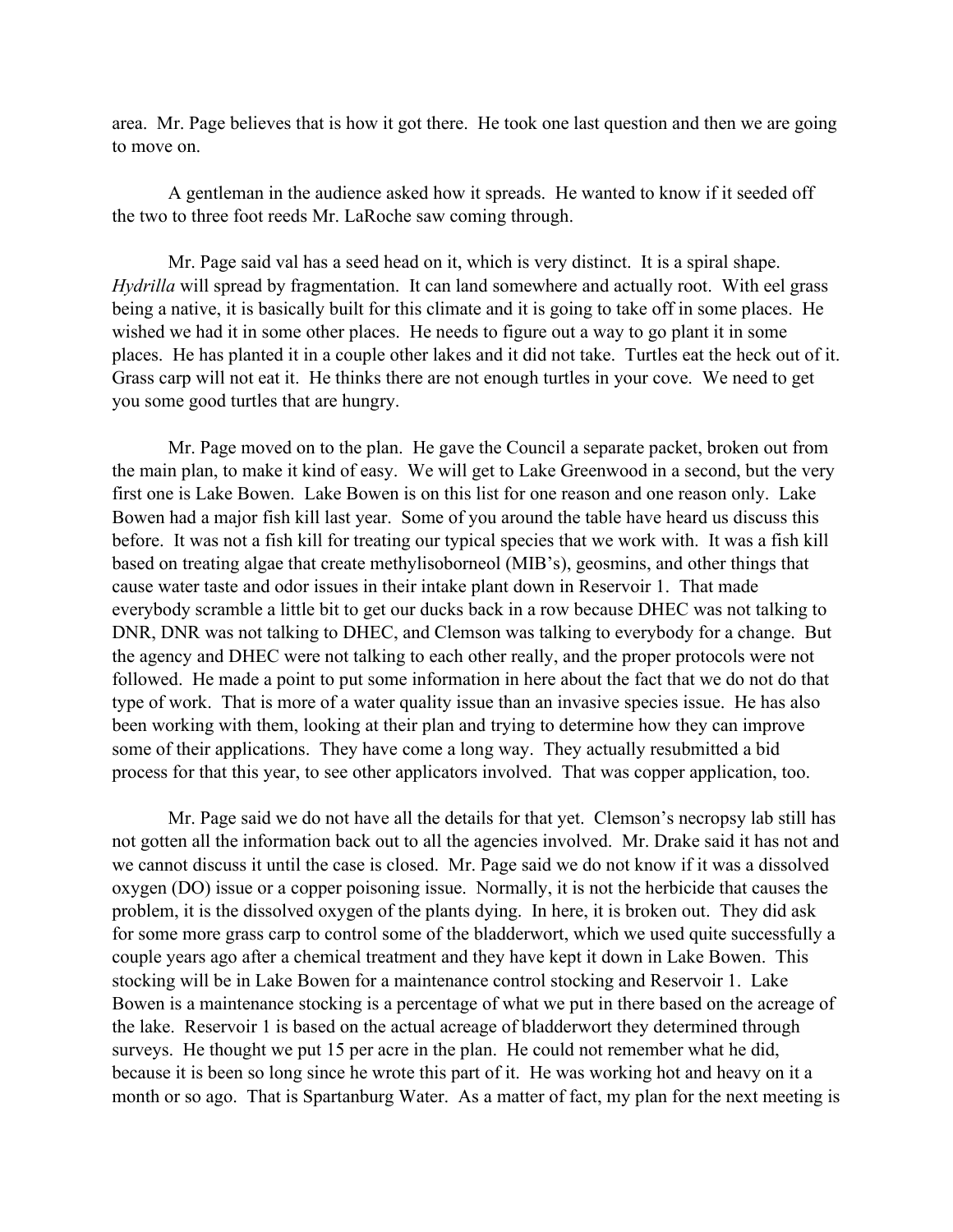get up there and talk to those people, and have the next meeting around Spartanburg so we can get comments from their public about some of the issues they have had with things. We are probably going to hear about water quality issues, which do not really affect the plan that much.

Mr. Page said Lake Greenwood is the second one on here. If there are any questions, just ask. *Vallisneria* is listed on here. He already saw an error in it. Val is not listed down here in the problem species with the control agents. What we are looking at in there is the floridone, which is Sonar, and we are also looking at the copper products. He has also got endothall listed, just in case we have to go that route. We may have another listing, based on the earlier comment. We may have to start using that, with approval from Clemson. He will correct that error before we post it. The other species in there are slender naiad, *Hydrilla*, and water primrose. We have also got some other types of naiads out there, too, that have been problematic in the past. He asked if there was anything in there that anybody sees and has a question about. He gave everyone a second to digest each section, because when you write it, you kind of know what is in there a little bit.

Mr. Drake said he would be happy to work with you to get that 24C paperwork done

Mr. Page said that while you are reviewing it, we would pull the plan up on the screen, so everyone can see it.

Ms. Moorer mentioned that we have treated val in small areas, like swimming areas, with diquat and copper. She do not know if you want to add diquat to your control agents.

Mr. Page took diquat out because it is a drinking water supply lake. Hopefully, by the time we start treating, we will have that problem taken care of, especially with diquat. He thinks they have got all the research ready to give him to send to Mr. Drake. He will put diquat back in there once we have the approval from Clemson. He asked if there were any questions on that section. He is just kind of covering the highlights. We will go through the whole plan in a second. If you have any questions about that, we will address them, but there is no way we can cover the whole plan at one time. Most of this is the same old rote stuff that is in there every year.

Mr. Page moved on to Lake Murray. It is almost the same again this year. We do have Illinois pondweed out there now, that we found last year. We were not aware of it until last year. Southern naiad, we have been aware of for a couple years. We added Illinois pondweed. The drawdown may have taken care of that Illinois pondweed because it was relatively shallow, about 2-3 feet. The drawdown was about seven feet. He is not sure he would necessarily call that a drawdown. But, that probably took care of the Illinois pondweed, especially in the wintertime when it was dewatered during the time it likes to grow. The southern naiad, I do not know how much it did for the southern naiad. Grass carp will not eat that either. They will eat the Illinois pondweed a little bit. That is another issue we are going to have to deal with. Nothing is real effective on it, except fluridone or Clipper. Clipper is a flumioxazin, as listed on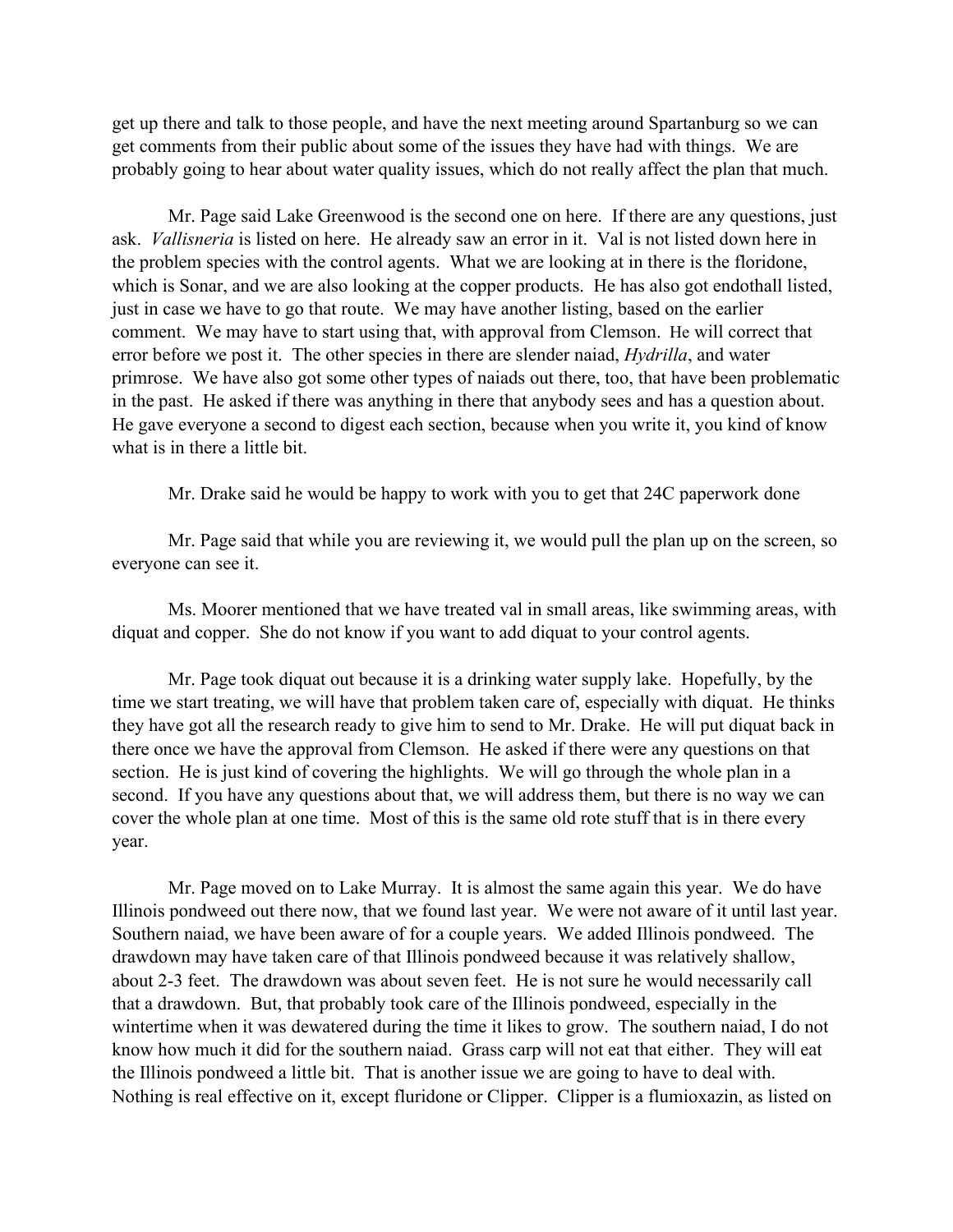the sheet. It is a contact herbicide. Fluridone will hopefully be long term control, but it is hard to get the timing right on it.

Mr. Page stated the grass carp stocking in Lake Murray this year was 1800, we are trying to keep the density at one carp per six acres. We are still playing catch-up from when they opened the spillway up one year and all of the carp ran out. This is about the last year of that. He thinks in the future, that drops down to about a couple hundred less. We still have not found any *Hydrilla* in Lake Murray, but we do have some of the native vegetation coming up. Diquat would work on that, too, and we have that on there. Ms. Moorer suggested adding ProcellaCOR on there for *Hydrilla*.

Mr. Page said most of the waterbodies in here are still on the plan, we worked on them in the past. We do not have to work on them in the present time. We leave them in the plan some times because some waterbodies will come back and bite you, like the Ashepoo River. We went 15 years without having to treat the Ashepoo River, and then we got inundated. That is where we spent most of our money last year. The budgets are listed down at the bottom of the sheets, when you get to the bottom of each area, we estimate the budget. Notice that we had \$28,000 dollars for grass carp, not anything for herbicide work. I do not foresee any herbicide work being effective, but that could change. He still have not talked to anybody at Dominion. They still have the same staff, but when he calls and asks, they say they do not know what Dominion is going to do. We have a change of ownership on that lake.

Mr. Page stated that Ms. Moorer has a slideshow and will talk about Lake Marion and Lake Moultrie. Before she does that, he wanted to cover what is in the plan. Lake Marion and Moultrie are basically the same as it has been. We really did not changed much of anything, except we added *Salvinia molesta* to it. You have not seen a bad plant until you have seen *Salvinia molesta*. It is invasive species number one as far as growing. It can double its biomass in as little as seven days. It grows exponentially. We thought water hyacinth was bad, because it can double its biomass in two to three weeks. This stuff does it in less than seven days. It is a fern, so it has spores. You cannot tell if it is producing spores or not. That is in the plan for this year.

Mr. Page noted the stocking of ten-thousand grass carp is the same this year as we have done in the past on Lake Marion and Lake Moultrie. Our fisheries guys, Chad Holbrook and his team, have been doing a research project for us. If Mr. Holbrook has anything to add to Ms. Moorer's slides, he will let him slip that in. Mr. Holbrook studied the grass carp health to determine if the grass carp were starving to death or if they had enough to eat. If they were starving, that means we had too many. If they were relatively healthy, that means they are consuming enough food for them to stay relatively healthy. That is the project in simple, layman's terms. There has been no real change to S-C except for the concern of *Salvinia molesta*. That is all he had highlighted, but we can go over the full plan later and answer any question anyone may have.

Ms. Moorer said this is pretty much the same update as we gave at the last meeting, but since there are some new people here, we will slide through it real quick. She stated the first slide is just the summary of what we treated in 2018. This is just to give you an overview and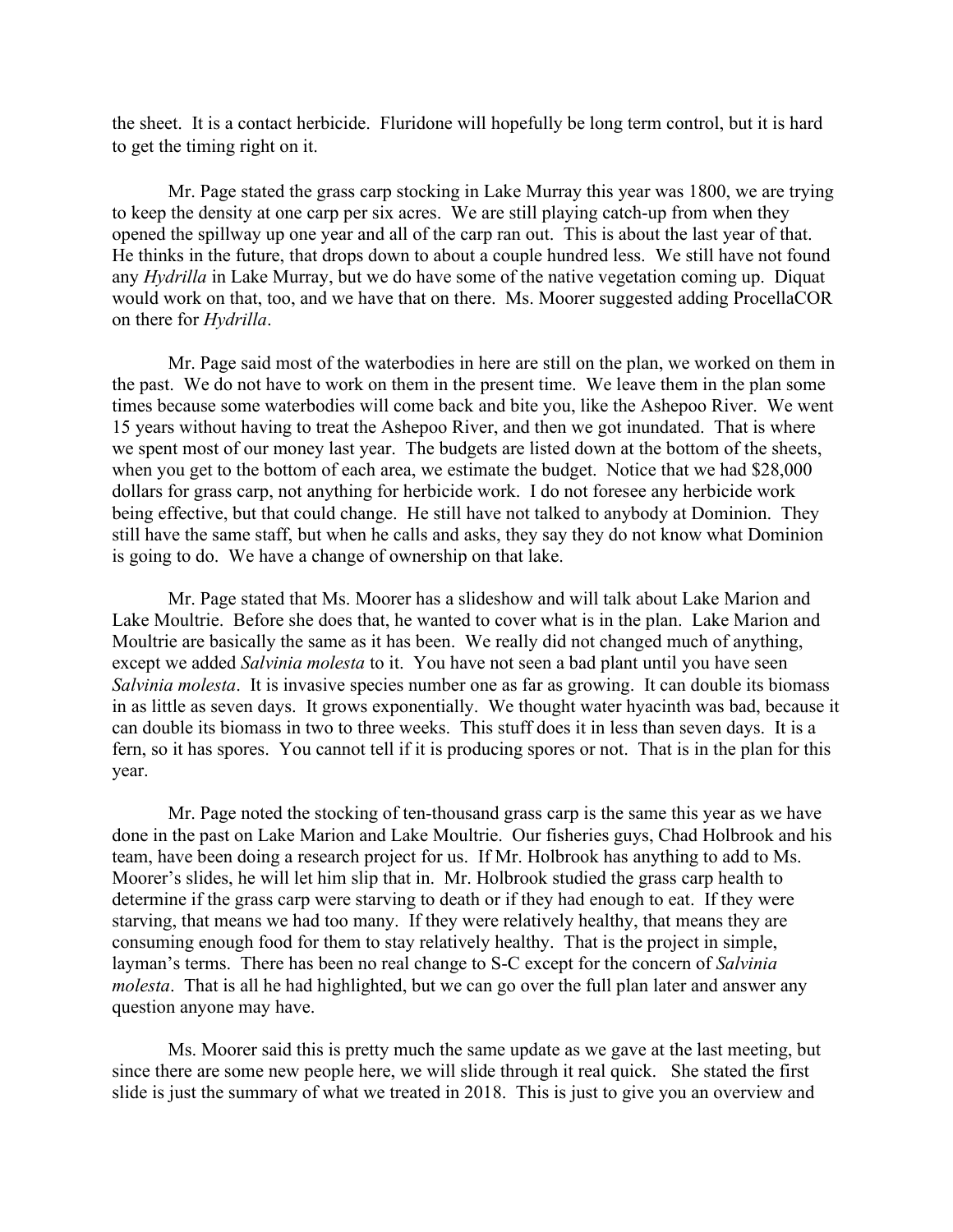show that most of our program is based on invasive plants. We treated about eighteen-hundred acres of invasives. You can see that by comparison to 2017, we treated about five-hundred seventy-five acres of crested floating heart, and this year, we were down to about four-hundred acres. Mainly, that can be attributed to the high water and high turbidity we have had over the past several growing seasons. At one time, we had about six-thousand acres of crested floating heart on the S-C system. We did a lot of work, with a lot of aerial and airboat work. Most of our crested floating heart now is in upper Marion under the tree canopy, so we cannot get to it by air anymore. We do a lot of work with our contract airboat crews, as well as our in house airboat crews.

Ms. Moorer said salvinia is on the uptick from 2017. This 145 acres is not solid giant salvinia. Most of the acreage had hyacinth mixed in. Thankfully, one of the chemicals we use to target hyacinth can also be used to target for salvinia. A lot of that 145 acres is a mix of water hyacinth and giant salvinia. In 2017, we treated about 250 acres of *Hydrilla*. In 2018, the new chemical, ProcellaCOR, hit the market. It is very selective for *Hydrilla* and protects our val. Unlike Lake Greenwood, we promote val growth on the S-C system, except in areas where we have homeowner access impeded, commercial facilities, boat launches or anything of that nature. We are excited about being able to treat *Hydrilla* on the system this year and be very selective, so we can protect our naiad, pondweed, val, and other native species.

Ms. Moorer stated that 1800 acres on the S-C system were treated this year for invasives and about 238 acres around residential areas for other species, which would include water willow, primrose, alligator weed, and *Lyngbya*, an algae that can cause some issues. Primrose and alligator weed are invasive, but we do not treat those in areas that are not causing navigation issues. Some of our fisheries friends do like primrose and alligator weed for fisheries. We do leave that for habitat, as long as it is not an aggressive grower. Primrose and alligator weed are not as aggressive as giant salvinia, water hyacinth or *Hydrilla*.

Ms. Moorer gave a quick overview of *Hydrilla* for 2016, 2017, and 2018. Two years ago, the council decided to start doing this ten-thousand grass carp a year total for the S-C system, Marion and Moultrie together. The first slide shows points on the map of where stands of *Hydrilla* are located across the system. They are not necessarily topped out plants. Most of it was on Moultrie, but we had some on the lower side of Marion. In 2017, we have polygons, which are stands of topped out *Hydrilla*. We do an aerial survey. We fly that using a third party out of Florida. They fly the system with a fixed wing plane with infrared photography. Each species gives off a different wave length, so they can determine the species. Then we go out and ground truth that by airboat. Our goal is to do this yearly, but sometimes Mother Nature does not always have that in mind for us. Hurricane Florence popped up this past year at the same time we had the flight scheduled, so we did not fly. All the surveying in 2018 was done by airboat. You will see the same polygons along the lake edges. The stars are points where we have seen stands of *Hydrilla* popping up across the system. We did have an uptick in acreage. We went from 250 to about 550 acres. We are going up a little bit on our *Hydrilla* acreage.

Ms. Moorer wanted to point out that with the ten thousand a year grass carp stocking, we are slowing down the reduction in our grass carp stocking numbers. We are not doing this quick drop off. In years past, when we stopped stocking, there would be a dramatic drop in the carp,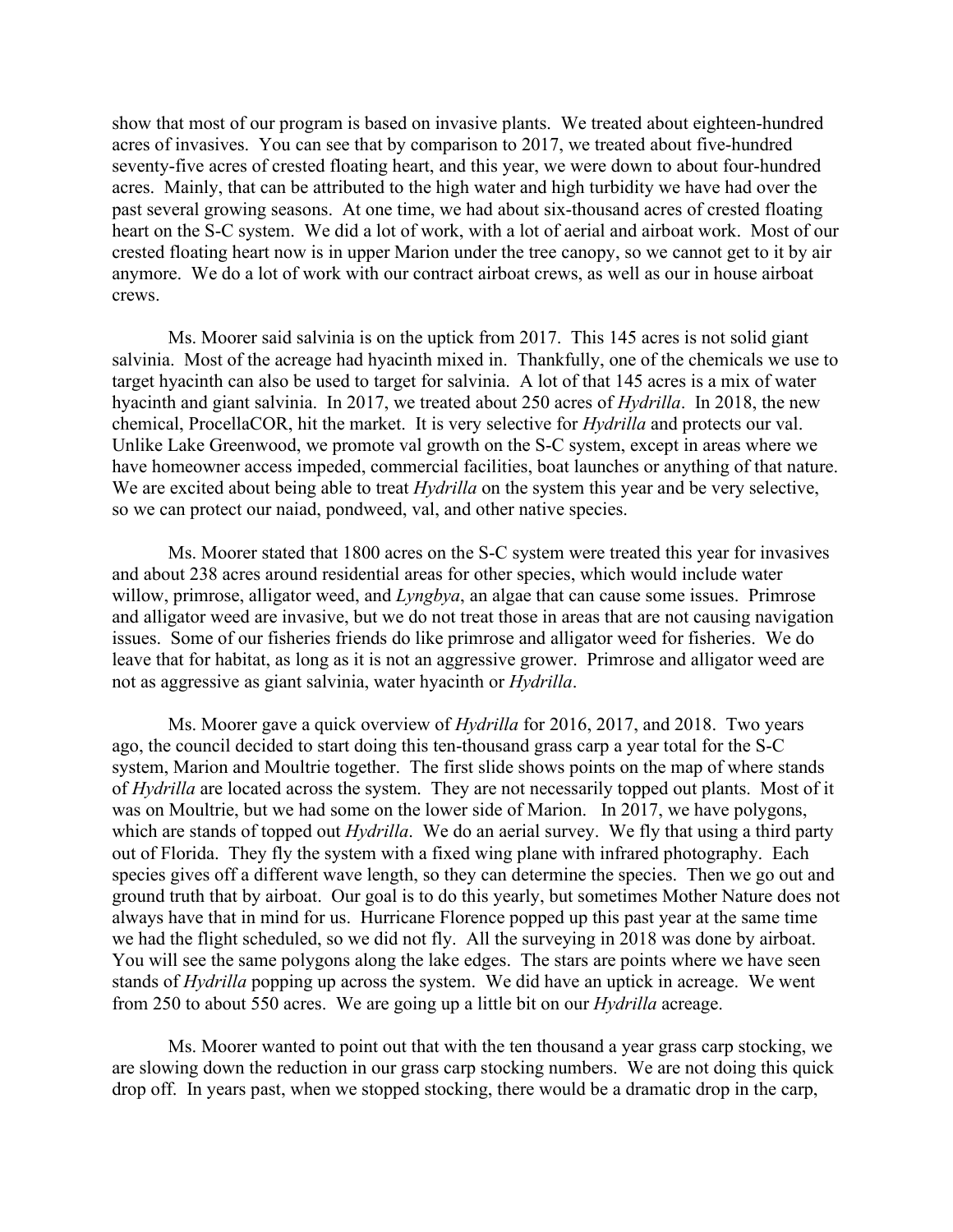then the *Hydrilla* acreage would take back off. Then, we are chasing it. The idea is, we have this *Hydrilla* coming along and we have our grass carp populations and we want to hold those lines. We do not want to chase the *Hydrilla* population. We cannot make kneejerk management decisions like has been done in the past. That is our joint recommendation. We got together with the biologists at DNR, and our biologist at S-C. We sat down at the table and looked at Mr. Holbrook's research on grass carp. We came together and said we need to continue with the ten thousand grass carp a year. We will keep a close eye on our *Hydrilla* population. If something happens, then we will get back together and talk about it. That is our joint recommendation, to continue to stock ten thousand grass carp a year on Marion and Moultrie. She asked if Mr. Holbrook or Mr. Bussells had anything to add.

Mr. Holbrook said we are really just trying to hold a consistent number of fish in there versus losing those fish, losing the ability to stock, crashing again and having to chase the *Hydrilla*. That just gets us into a really bad situation. We are also excited at the prospect of being able to continuously do maintenance stockings, which we have not been able to do in the past.

Ms. Moorer wanted to add something. We do not ever want to have to stock two hundred thousand grass carp ever again. We do not want to ever have that many fish in the system. It is a detriment to the system. It is a detriment to our budget, and a detriment to the native vegetation and the ecosystem of the lake system. Our goal is to never have to stock that many grass carp again. The goal is to maintain a population that will help us control *Hydrilla*. We cannot run a solely grass carp program on *Hydrilla*. We cannot run a solely herbicide program on *Hydrilla*. It has to be an integrated pest management program. That is our goal at S-C and we feel like we have the support at DNR as well.

Mr. Page pointed out something that might alarm some people. We had a little dip in carp numbers and the *Hydrilla* took off. We stocked fish trying to catch up with it, but we stayed behind it. We got ahead of it here, but it was already in the process. The issue is this 568 acres. That does not bother him the way it used to, simply because of the advent of the new herbicide ProcellaCOR. ProcellaCOR is so effective on *Hydrilla*, it is almost like a magic bullet. With effective treatments of those sites, he thinks once we keep a limited acreage number down there like that we can get those knocked out. Timing of the treatment is going to be important, too, to get it before it lays the tubers again. In S-C, the tuber production time is sometime between August to October, according to the weather. Any treatments will be done before that time in some of these spot areas. Ms. Moorer will tell you that the aerial surveying is pretty sensitive to cloud cover and you know we have not had many sun shiny days in the past few months. They did not get the opportunity to do that. Ms. Moorer said they are trying to schedule for August of this year, but the growing season is hurricane season, so there are no guarantees.

Mr. Page noted that they have had the opportunity to go down and do a little more surveying to ground truth that work. He added that Mr. Perry was on the Council when this ten thousand got put into effect. Mr. Perry was one of the ones who suggested we use this adaptive management approach to get this process going and hold with it for a little while to see what was happening. We do not want to be reactionary. We want to be ahead of the curve and ahead of all of it. You cannot being reactionary with this plant, because it grows an inch and a half each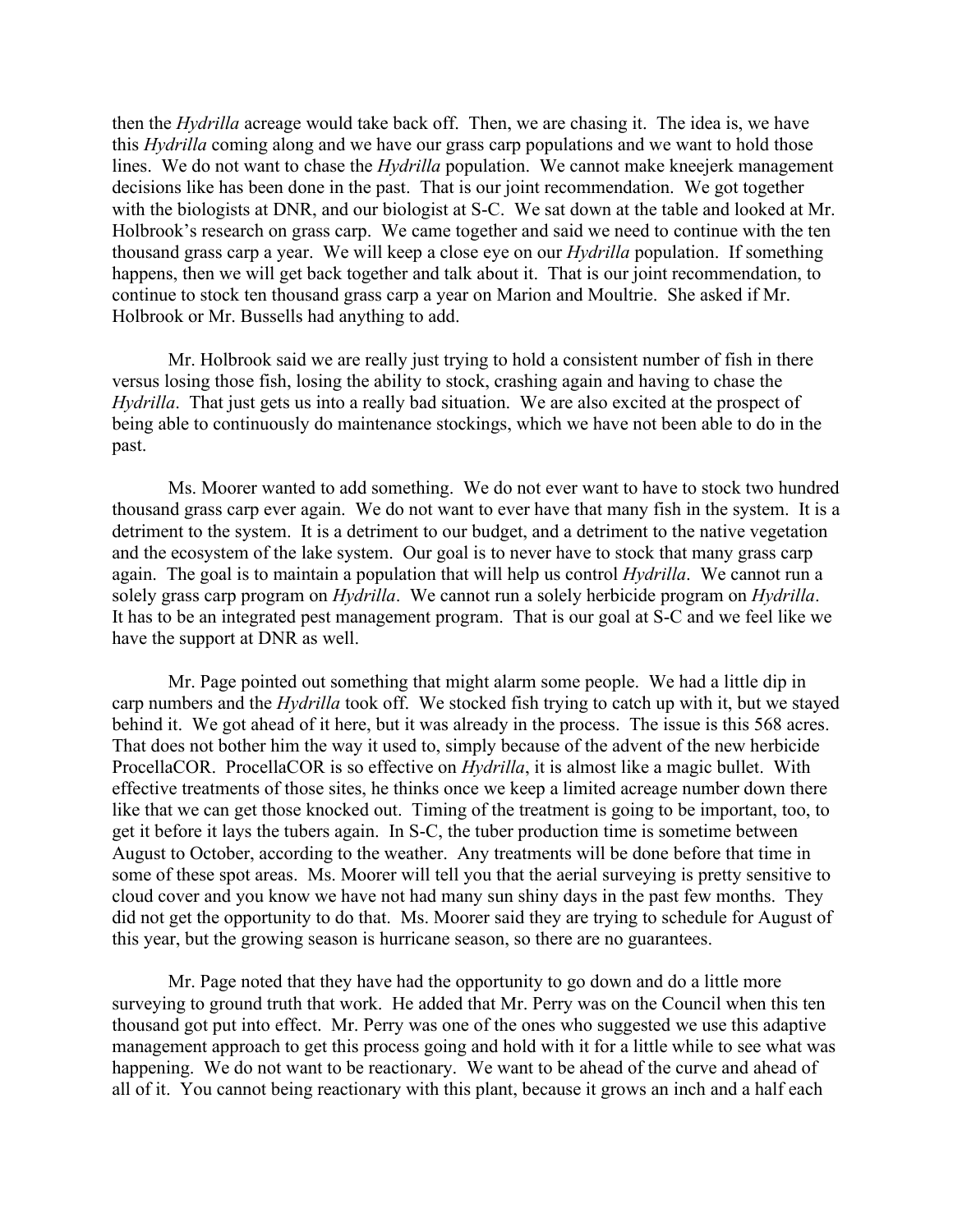day during regular growing season. When you are being reactionary with it, you spend a lot of time trying to catch up and you cannot do it. Ms. Moorer said that attempt to catch up is detrimental to native species. Mr. Page said it is true that it is not the intent of DNR to stock two hundred thousand grass carp in any waterbody again.

Mr. Page moved on to the rest of the plan. This plan has thirty major water bodies and rivers in it. Then we break out the S-C area WMA's, and the SC Department of Parks, Recreation and Tourism (PRT) lakes, which are public lakes also. DNR's State Lakes program does their own thing. No budget is included for them, because we do not contribute to any of that. He listed the border lakes just so you would know what was happening in other states. We have no real control over Lake Wylie, because the majority of it is in North Carolina and Duke Power is pretty proficient at managing plants. Lake Thurmond also has *Hydrilla* problems, but that is an Army Corps of Engineers (Corps) lake. We try to have jurisdiction in it sometimes and they talk to us for some things, but for other things they quickly tell you it is a Corps lake. We give them our input. We have meetings with them. They are in the process now of determining that integrated approach of grass carp stocking and herbicide management. They are going through the whole process instead of looking at the research out there.

Mr. Page said our other problem last year was the Ashepoo River, with water hyacinth. Like he said, it is been 15 years since we have had to treat that area, but it feels like we caught up with 15 years of work in one year. We extensively worked on that to get it under control. We are like S-C, in that we like to be ahead of things, be proactive in our management, and not wait until we have a major problem to do something about it. We try, but it has not been effective for some of you in Greenwood right now, but we try. Some of them stump us. There are listings on the plan from the Ashepoo on down through Prestwood Lake, the Little Pee Dee, Lumber River and the Waccamaw. The Waccamaw River has a quite an extensive problem with hyacinth. The Santee Coastal Reserve's problem is phragmites.

Mr. Page noted, for the newer Council members, that it is a European variation, *Phragmites australis*, of the standard phragmites. It grows like crazy. At one point, when we first started working on Santee Coastal twenty years ago, we had some of those experimental use permits to use Arsenal and we found that it worked. Since then, it has been labeled as an aquatic herbicide called Habitat, or imazapyr, and it is off patent. Recently, we have gotten across to the Santee Coastal staff, and they have had the money, resources and the personnel, to actually do maintenance on those areas. That is an area that we flew, with a helicopter, quite extensively. About the time we finished a five year cycle of spraying all of it, it had grown back where we sprayed it in the first year. It was a never ending cycle of helicopter work. Since that time, they have gotten quite proficient at doing maintenance control work, of going out on an airboat, to do a search and destroy missions to knock it back. We have gained ground big time. But it is like when you do not put weed control in your yard every year. The weeds come back. You cannot do it once and walk away. You have got to do maintenance. That is a big issue there and it is been resolved.

Mr. Page said Santee Delta is on there, as well as Samworth. We have not done a lot in Santee Delta over the last few years, but he thinks we are probably going to be pushing over that way once they get Santee Coastal set up. He thinks they have got a couple places with phrag.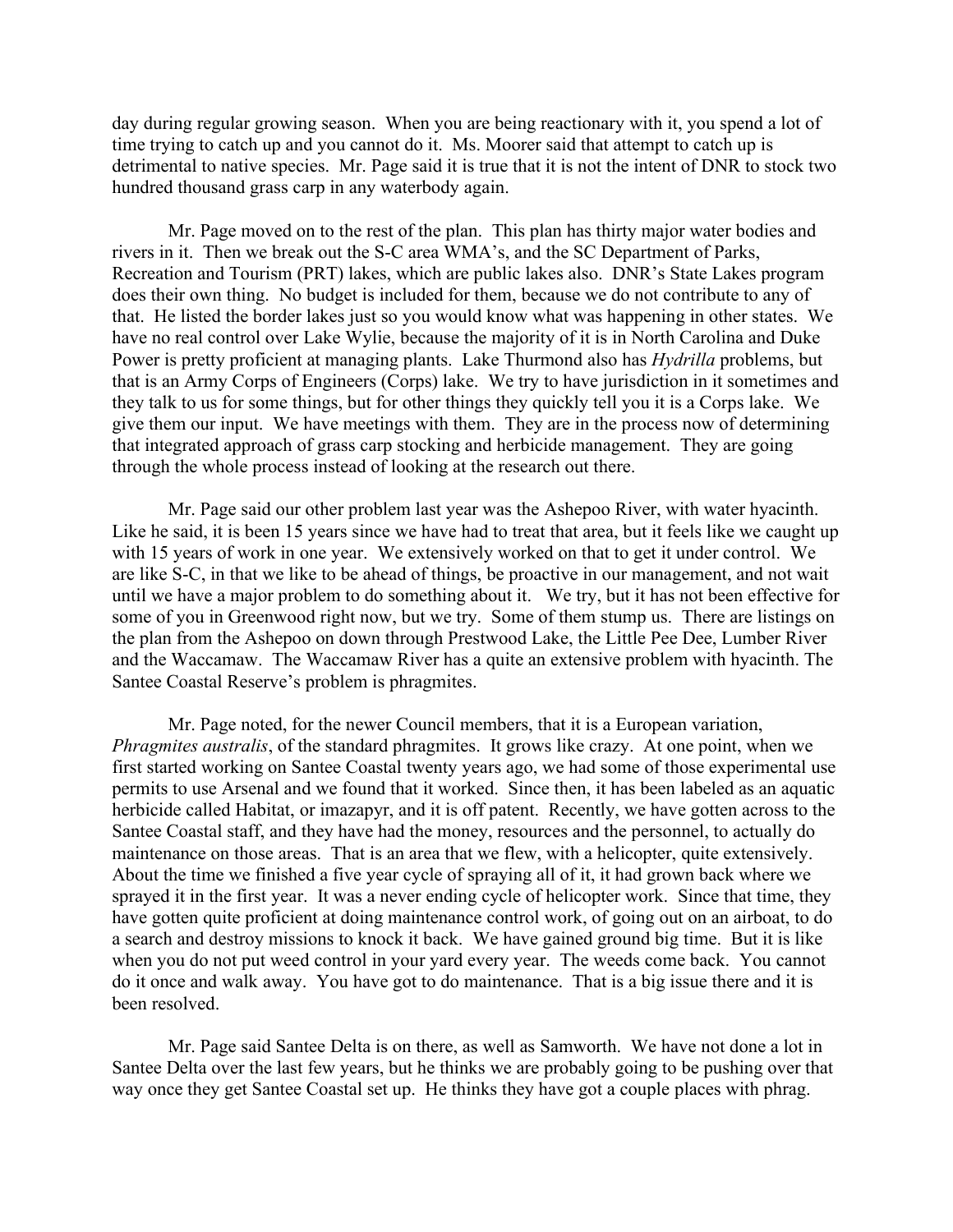Samworth has been a bear, because of dike work down there, and dikes busting for two years. Last year, we got lucky and none really busted, but they overtopped. They could not find a contractor to rebuild the dikes for several years. We have been trying to help them a little bit, but we probably have not done as much in there as we should have on water hyacinth and giant cutgrass or white marsh grass.

Mr. Page said the S-C area WMAs got the benefit a few years ago of working with the SC Waterfowl Association, where we sprayed some cutgrass in the S-C system. We talked with them, and they showed us some areas. Ms. Moorer graciously ground truthed a lot of those places, and we put a helicopter in there to open up that habitat back to more open water. Cutgrass is kind of like cattails, for those of you that do not know. It will take over an area and you will not have any open water. The treatments have been quite useful and have done a lot of good. Now, we have been maintaining and S-C has sprayed some of those areas down there, and some of the open water areas. We sprayed some of the impoundments.

Mr. Page asked the Council if there was anything in there that they wanted to talk about. Everything is pretty much about the same, to be honest. He is happy not to have any controversies and not have to deal with new things. Our big issue is how to deal with val and how are we going to provide relief to the property owners. Keep in mind too, like Mr. Perry said, it is a conservative balancing act. We do not want to harm the waterfowl and fish habitat, but at the same time, we have to give the people access. If they cannot get access, they cannot fish and enjoy the resources either.

Mr. Page asked if there were any questions on the draft plan today. He said he would entertain a motion to accept this draft plan with the minor changes and post it for public review. Ms. Moorer made a motion to post it for public review. Mr. Altman seconded the motion. Mr. Page asked if there was any discussion. There was none, and he called for a vote. The motion passed unanimously.

Mr. Page described the process for the new council members. Once we get this back to the office we put this out and we post it on the DNR website for 30 days. We will take comments in the form of email. We do not take petitions, or other stuff like that. We need emails, so we have record of who, where, and what. He will compile those and send them to the Council a couple days before the meeting, so you have time to look over them. He will probably send the response that he has worked up after consulting with a few of you, so you kind of know what we are looking at and what we are thinking. Feel free to make any comments on that plan. If we need to change something, we will change it. He does not want people to think we ignore their comments. We never do. We always take those into consideration, but sometimes we stick with what we got, based on science. We do everything like Mr. Perry said. We do everything with the science we have on hand. It is an evolving science. We are trying to add to that science every time we do something a little different.

Mr. Page noted that the science is going to be added to at Greenwood regarding val control. Nobody in three states that he has talked to knows an effective way to control val for a long period of time. We may even ask for your patience and use your ramps to come and move some of that val. We would like to dig it up and transplant it to some other lakes, since it is very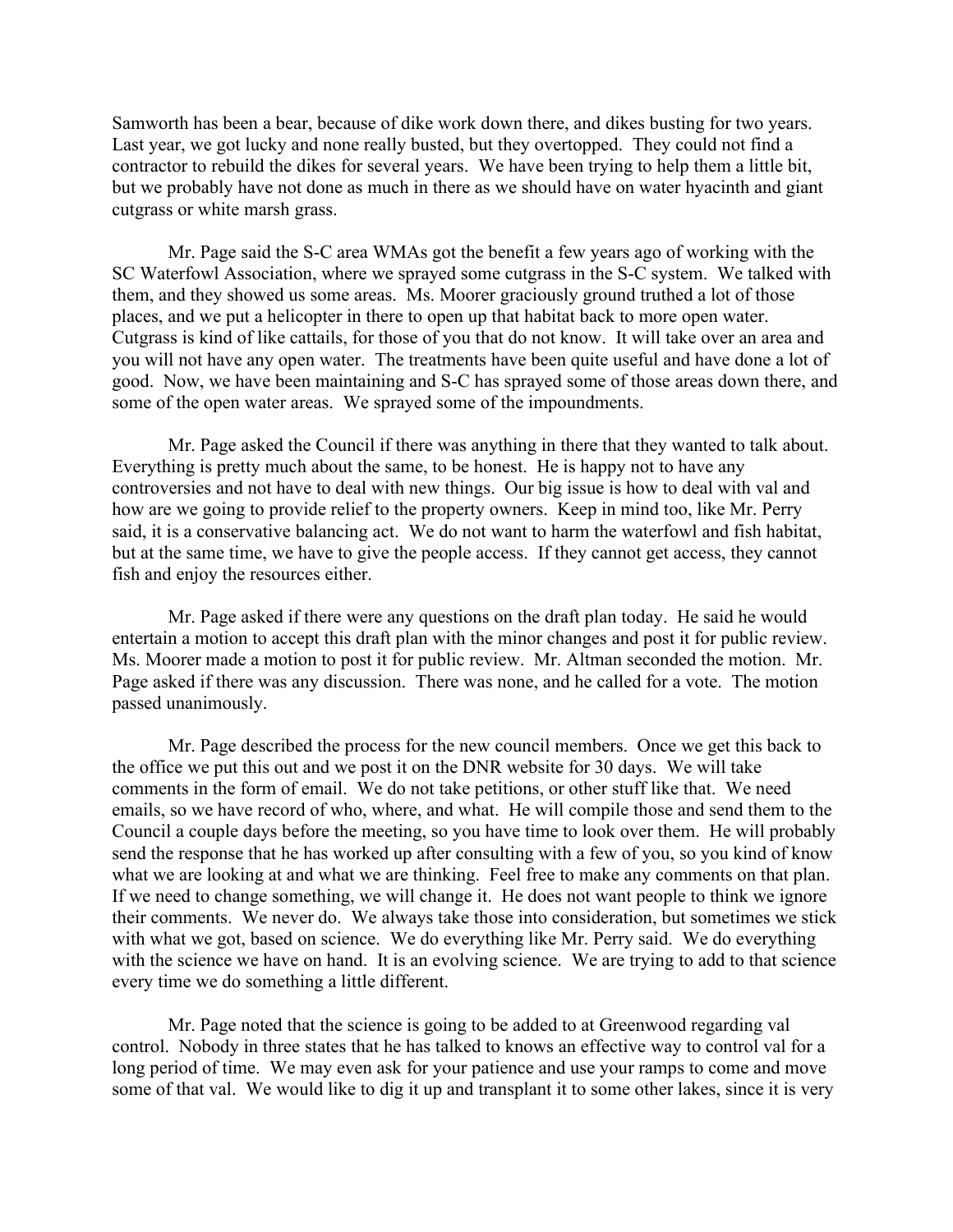hardy up here in Greenwood. Ms. Moorer said as long as there is not any *Hydrilla* in it. Mr. Page said we will check the *Hydrilla* maps. If we cannot get yours, it is because it has *Hydrilla* in it.

A lady in the audience said she had lived on Lake Greenwood for 21 years, and it was not until the late summer of 2016 that this popped up. She asked how it got there and if it was brought in on people's boats. We never had a problem with this before in our cove. Mr. Page said there are a variety of ways the plants can be translocated. One of them is people moving them around intentionally or unintentionally, waterfowl, beavers, all sorts of wildlife can bring it in. There are multiple ways.

The same lady asked if it had been here before. Mr. Page said there was one spot that he can remember. You would be amazed how far some of those plants can travel on the bunk boards of your boat trailers. Some species are still viable after two weeks of sitting up on dry land. He do not know specifically about val. If the plants or seeds are sitting down there and your boat trailer has that carpeting on the boards, they do not dry real fast. It may take a week or so, depending on conditions and whether the boards are wood and soaked up water.

Mr. Page noted that out west and up north, they do some different things that we do not do. They have boat inspection stations and specific fines for people that drive out of landings without cleaning their boats. The lady said maybe we need to implement that. Mr. Page said it is kind of hard to implement, because to man those things 24/7, you have to have personnel. The state is still recovering from three to four years ago, when we had a big downturn in tax money and had to cut a lot of people. Five to six years ago, we had a bunch of reductions in force. We are not even back up to full manpower yet. DNR's Law Enforcement division was down to one officer per county in some situations.

Another lady in the audience spoke about having her granddaughters over the summer and she asked if they went swimming and they said, "No, the grass." She said, "What grass?" She went down to the dock and sure enough.

Mr. Page said you can only police the major ramps. You cannot police the private ramps. Say you took a vacation somewhere and you took your boat. You might come back and instead of going to a public landing, you might put that boat back in you put it in a private area. That can be an issue, too, and you cannot police that.

Mr. Perry asked to comment, from a plant ecology stand point. As indicated, *Vallisneria* is a native, and most oftentimes preferred aquatic vegetation, that grows in a variety of habitats, particularly upstream of Lake Greenwood. It is a good indicator of high water quality, good water. He strongly suspects that various mechanical means of moving it are not the reason its showing up. It is growing better upstream. Sediment moves around. There is a seed bank associated with it where it occurs, and I think those seeds are coming downstream with normal flow events. When you have high flow events, you have greater levels of sediment transport. You have had several high flow events over the past few years, statewide. When you have sediment transport, you have seed transport, too. A lot of things spread themselves as the good Lord intended them to do. He strongly suspects natural methodology is what is causing val to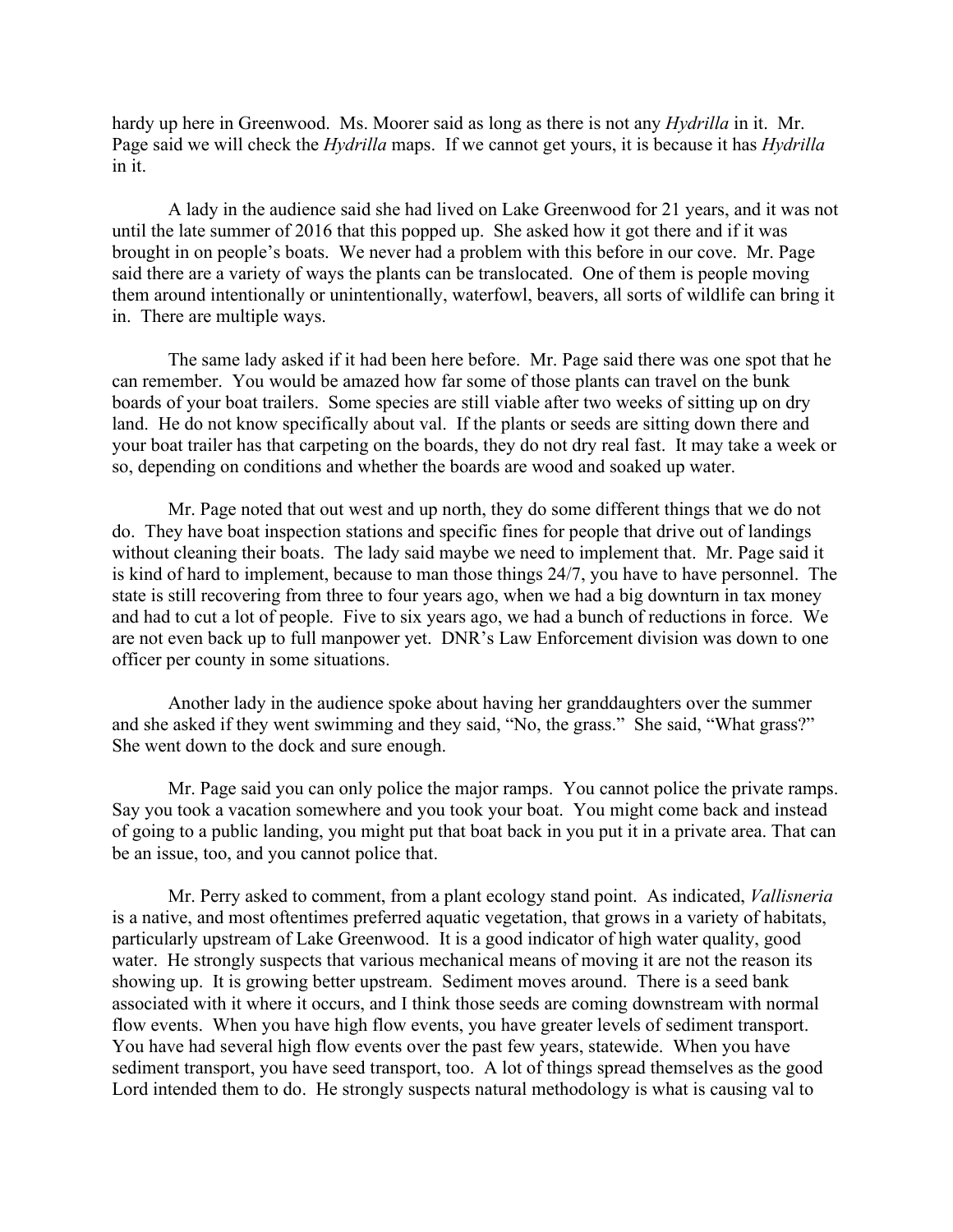take over at a high rate in Lake Greenwood. As Mr. Page said, there is nothing to really be done about that, it is just going to have to happen.

Mr. Page said he did not get to that point, but that is a great point and Mr. Perry is absolutely correct.

A gentleman in the audience said it seemed reasonable to have a chemical that is approved by SC, whatever the approval process is, that the homeowner could individually purchase and put it around their own dock. You are not going to have DNR come out and treat one dock, you know you are going to have to do it yourself, he would think.

Mr. Page said the way the law reads, to apply to a public water body, a subdivision water body, or a multi-owner waterbody, you have to have a certified applicator that is licensed in category five. There is another caveat that is approved by the county or the state.

Mr. Drake said the way to get around that is if you had a lake association, where you had someone that was licensed in aquatic applications. They could supervise homeowner application, or they could supervise another employee to put it out at the request of the homeowner. That would be the best way to go about it. There are very few things that a homeowner can purchase and legally put in water anyway, especially a public water body. If it is off your absolute property line, and he does not know how far into the lake your property lines go, that might not cover you considering it is a public body of water. Ms. Moorer said it is probably a marginal lease and the water belongs to the county. Mr. Page said he thinks they have a buffer around the high water mark.

Another gentleman in the audience asked if there is someone available we can call that is licensed to apply that for an individual homeowner, if they would like.

Mr. Drake said there are aquatic applicators who can be employed to apply, but they are still limited, like Mr. Page said, to products that are labeled for that species. The key here is to get the product that you mentioned, if possible, a special local needs for SC. The kicker there may be, because it is a native plant, if there are other similar native plants that are endangered that may be damaged, or if there is an endangered animal species that may have habitat or food reduction due to the application of the herbicide, the EPA may not approve it. There are a lot of things this hinges on, but we are going to apply for it. Mr. Page noted that it is also a public water body issue. Ms. Moorer pointed out it is also a drinking water intake issue as well.

Mr. Page said that is technically not your property anymore, it becomes a property of the state at the water line, technically, and the land under it becomes the property of Greenwood. Mr. Drake said Greenwood County would have to employ the applicator to come and make applications if you do not own into the water. It being a public water body is another complication. Mr. Page said a homeowner association would work better than an individual homeowner. He is not a lawyer, but there are a lot of legal ramifications for applying an herbicide or a chemical to a drinking supply lake.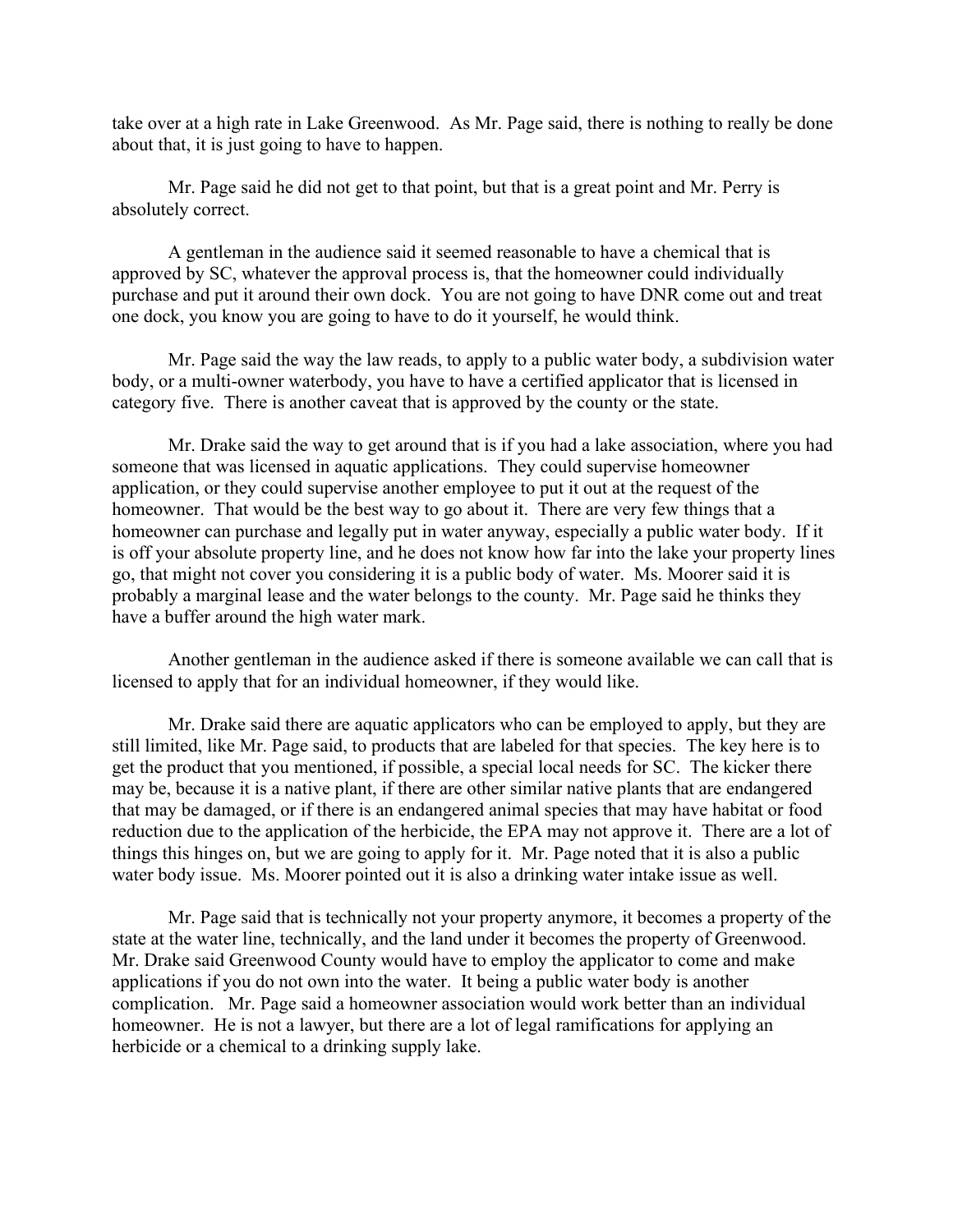Mr. Drake noted that we are in a world where a lot of folks, who do not understand herbicide use, are out there watching and monitoring you. If something happens that is not even a result of your herbicide application, they can implicate you in that. We would have to come out and investigate, and you may get drawn into a lawsuit. Even if we found you were not guilty, you could be drawn into a civil lawsuit. You have got to be real careful, especially in public areas applying anything nowadays. Even if you are doing it with a license and correctly, you can undergo specific scrutiny. Mr. Page said civil lawsuits are a whole other animal. You are not innocent until proven guilty in a civil lawsuit. You have to prove your own innocence.

Mr. Perry offered a piece of advice to the citizens here. There is a federal energy regulatory commission license for Lake Greenwood. It was at one time an investor owned utility and hydroelectric project, but Greenwood County is the licensee now. Assuming all of you are from Greenwood County, you might petition Greenwood County for assistance as well. As the county is the licensee, it is responsible for the entire lake. Mr. Drake said he believes the county has people licensed in category five.

Mr. LaRoche said there are not plants on this side of the lake, and they know where their citizens are. We are on the Newberry County portion of the lake. The strange thing is that the weeds are on that side of the lake and not on this side, from what he has been told.

Mr. Perry said the residents have a voice then, too, at the Federal Energy Regulatory Commission (FERC) level. Do not think that they are too big to listen to you. If you represent yourself correctly and politely, they will tell the county, which is responsible for the entire lake and the shoreline management plan, through a FERC order to take corrective action. Ms. Moorer is familiar with this, as the S-C lakes are licensed lakes under FERC. SCE&G manages Lake Murray. Keowee-Toxaway and Lake Jocassee are managed by Duke Energy. All these utilities, that have that license, have a responsibility to manage the lake properly. Ms. Moorer said the licenses vary from utility to utility.

Mr. LaRoche said their experience working with FERC on this lake is not good. They may be good at some things, but it took us forever to change the rule on the lake drawdown. You had to prove to them that they were wrong about what they thought.

Mr. Page said the lake drawdown was a very contentious issue on Lake Murray and it took a lot of people and public meetings to solve that issue. DHEC, DNR, and everyone involved were way outnumbered in those public meetings for the FERC licensing at Lake Murray.

A gentleman in the audience said that Ms. Davis, with the Greenwood Lake Management, has come out and looked at our weed problem several years. It seems like her hands are tied somewhat, but she has helped us look for a positive outcome for all of this.

Mr. Page said Ms. Davis is trying. She is sitting over here, now. She has deferred to us for a lot of information, and we are trying to give her the right information, but like he said before, it is a really hard plant to kill. We have not got that magic formula yet. We are going to get there, hopefully.